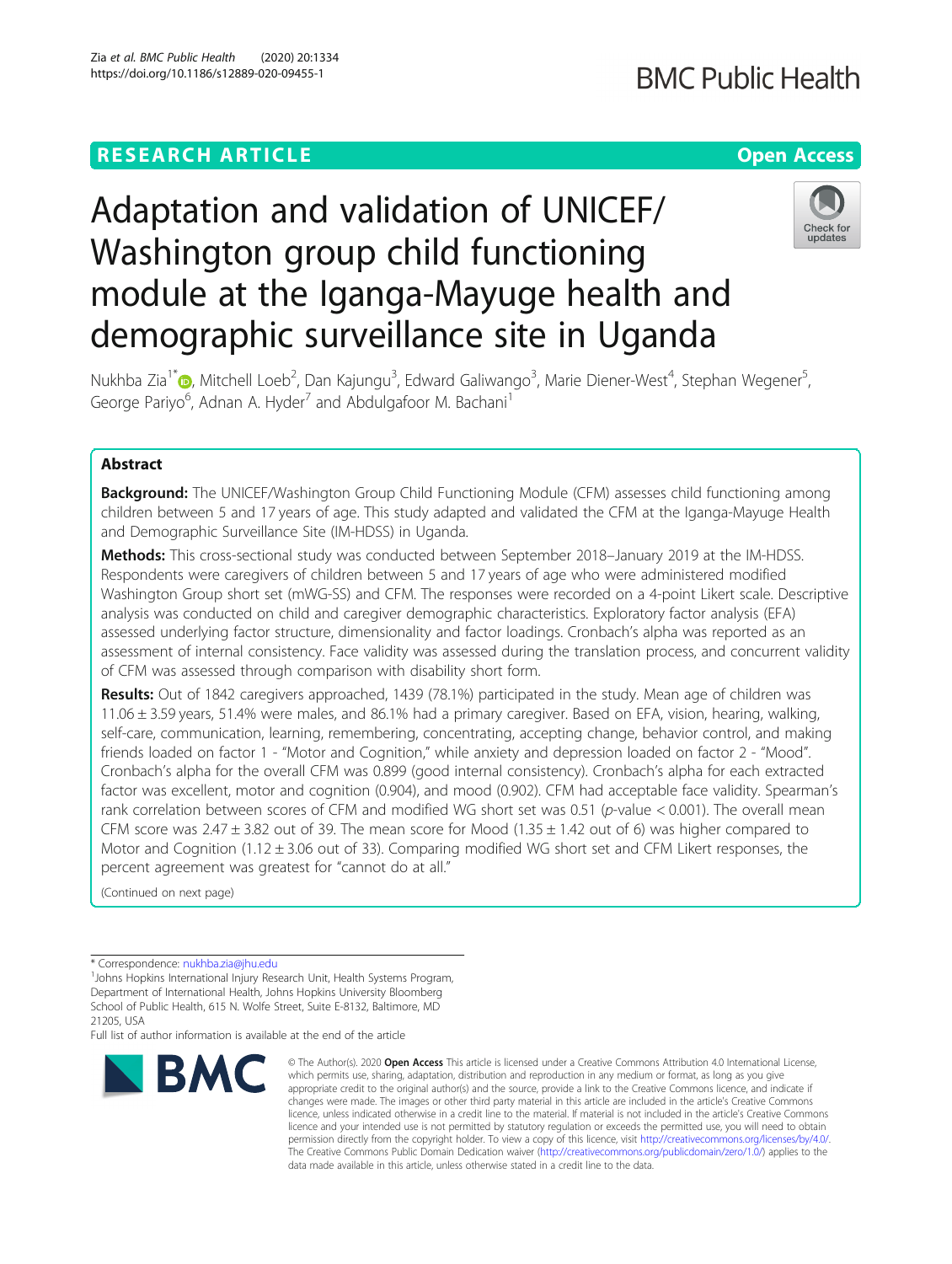#### (Continued from previous page)

**Conclusion:** CFM is a two-factor, valid and reliable scale for assessing disability in Uganda and can be applied to other similar settings to contribute towards disability data from the region. It is an easy-to-administer tool that can help in deeper understanding of context-specific burden and extent of disability in children between 5 and 17 years of age.

Keywords: Child disability, Adaptation, Validation, UNICEF/Washington group child functioning module, Iganga-Mayuge health and demographic surveillance site, Uganda, Africa

### Background

Measurement of disability at the population level has been particularly problematic due to complexity of the disability phenomenon  $[1-3]$  $[1-3]$  $[1-3]$ . This has been further exacerbated, especially in low-and-middle-income countries (LMICs), by prevailing socio-cultural norms [\[4](#page-11-0), [5\]](#page-11-0). In addition, the field of disability has evolved in its conceptualization of disability over the past several decades - moving from defining disability as a purely medical phenomenon to an interaction between impairments at the body level, in the context of a health condition as well as contextual factors specific to the environment in which the individuals live, making disability a complex phenomenon to assess [\[1,](#page-11-0) [2](#page-11-0), [5,](#page-11-0) [6](#page-11-0)]. This has had a direct implication on populationbased assessments of disability and its impact on individuals, families and the society. Furthermore, tools developed in high-income countries (HICs) may not be directly applicable to LMICs due to differences in context within which disability is assessed [[3,](#page-11-0) [7](#page-11-0), [8\]](#page-11-0).

One of the main problems in understanding disability among children has been the lack of standardized, easyto-use instruments that could be used to measure child disability [\[4](#page-11-0), [9](#page-11-0)]. This has led to a lack of comparable disability estimates and hampers the development and evaluation of appropriate policies and programs to address the needs of children with disabilities [[9\]](#page-11-0). Understanding not only the existence and type of disability but also its impact on children is therefore crucial as they go through different stages of growth and development, as disability influences their participation and functioning in the environment and society [[3](#page-11-0), [10](#page-11-0)].

Globally, one in 20 children under 15 years of age live with moderate or severe disability; about 90% of these children live in LMICs [\[3](#page-11-0), [4,](#page-11-0) [11](#page-11-0)–[13](#page-11-0)]. The overall estimated prevalence of moderate to severe disability in Africa is 15.3% [[4](#page-11-0)]. It is important to point out that the 2011 World Report on Disability acknowledged that disability numbers are an underestimation and that reliable data on disability – prevalence, type, and causes- are lacking for most LMICs [\[4](#page-11-0)]. Over the past decade efforts have been made to generate meaningful disability data across various context and countries, accounting for the change in thinking related to disability and its definition as mentioned above. This has resulted in better understanding of the scope of

disability across the globe, however, these efforts need to be further harmonized to ensure availability of valid and comparable disability data across the life span of an individual and especially among children.

Efforts to assess motor, cognitive, language, and social functioning in children has focused on using various tools often already used by clinicians. Most tools, for example the Mental Retardation Adaptive Behavior Scale or Griffith's Scale of Mental Development, assess intellectual disabilities. The Ten Questionnaire (TQ) is a screening tool which assesses disability in children between 2 and 9 years of age and was found to be suitable for severe disabilities but tends to miss mild to moderate disabilities in populations. In addition, TQ was developed for use in a two-step process, where children are screened in step one followed by clinical assessment in step 2. However, step 2 is rarely done, especially in LMICs settings, due to limited resources available for clinical assessments [\[14](#page-11-0), [15](#page-11-0)]. There is lack of data at the population level due to costs associated with acquiring these tools and their training requirements [\[7](#page-11-0), [8](#page-11-0), [16](#page-11-0)]. Moreover, countries that do have data on child disabilities lack a consistent and systematic approach for assessing such disabilities in children [[3](#page-11-0), [17](#page-11-0)]. Therefore, standardized methods to assess disability as part of national surveys has positive implications for a country; it allows monitoring of progress by making comparisons at national and international levels.

The Multiple Indicator Cluster Survey (MICS) administered by United Nations Children's Fund (UNICEF) introduced a disability module for children in 2000 and collected data in 50 surveys from various LMICs. In 2011 UNICEF collaborated with the Washington Group on Disability Statistics (WG) to revise and develop a disability tool for assessing child functioning [[18\]](#page-11-0). The WG, in collaboration with UNICEF, has undertaken the task to develop a set of questions that can be used to assess disability in children. These questions were developed based on the International classification of functioning, disability and health: children and youth version (ICF-CY) framework and comprise two sets of questions one for children between 2 and 4 years and the second for those between 5 and 17 years [[19,](#page-11-0) [20\]](#page-11-0). The tool covers the domains of vision, hearing, walking, communication,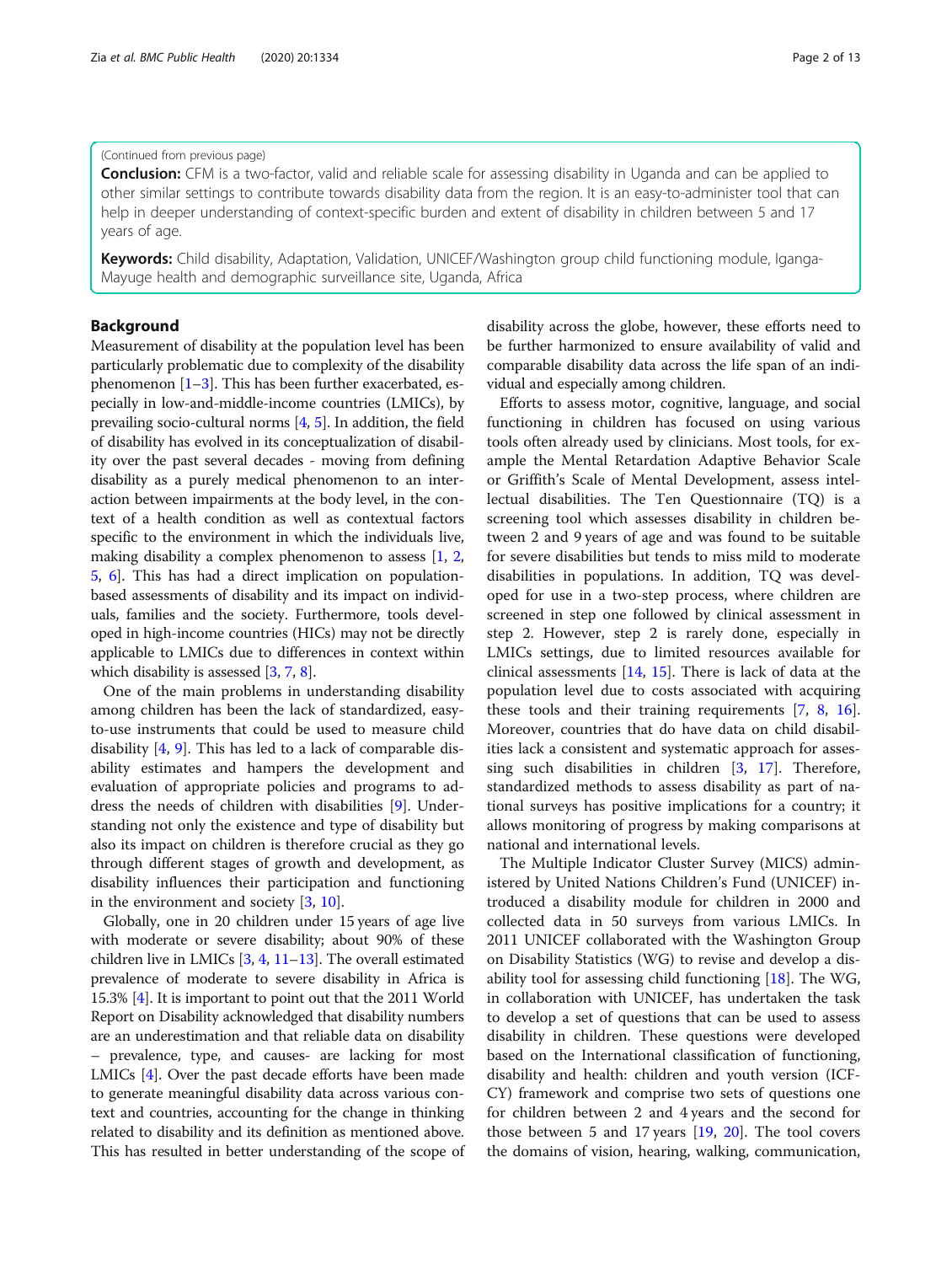learning, and behavior common to both age cohorts; as well as dexterity and playing for those 2–4 years of age and emotions, remembering behavior, concentration, coping with change and relationships for children 5–17 years of age. The questions were developed on the basis of the previous work that the WG had done to assess disability data in adults [[21\]](#page-11-0). Children under 2 years of age were not included due to the challenges associated with assessing developmental delays in such young children. In addition, cultural norms tend to vary and can influence a child's developmental milestones during infancy [[18,](#page-11-0) [19](#page-11-0)]. The UNICEF/WG tool is an important data source for monitoring Sustainable Development Goals (SDGs). The tool can also be used to disaggregate data to help determine whether children with disability are disadvantaged compared to those without disability according to important outcomes like access to education; and to direct policy relevant activities that address child disability and may facilitate the monitoring of interventions [\[22\]](#page-11-0). As of now, the tool for children in the 5–17 years age group has not been validated in Africa (or Uganda).

This study aimed to adapt and validate the CFM applicable to children between the ages of 5–17 years at the Iganga-Mayuge Health and Demographic Surveillance Site (IM-HDSS) in Uganda. More specifically, this study developed a Lusoga version of CFM from its English version and conducted exploratory factor analysis (EFA) of the tool to assess its underlying factor structure, dimensionality, reliability and validity.

# Methods

# Study site

IM-HDSS is located in Eastern Uganda and covers the districts of Iganga and Mayuge. The site is part of the International Network for the Demographic Evaluation of Population and Their Health Network (INDEPTH) and was established in 2005 as a field research site for Makerere University [[23](#page-11-0)–[25\]](#page-11-0). About 38% of the IM-DSS is peri-urban and is located mostly around Iganga town; females comprise about half of the population. IM-HDSS has a crude birth rate of 21.1 live births per 1000 population and a crude death rate of 4.2 per 1000 population [[24\]](#page-11-0).

IM-HDSS follows over 94,000 individuals living in about 18,000 households. It conducts census level data collection two times per year on births, deaths, pregnancies and their outcomes, and in- and out-migrations [[25\]](#page-11-0). In addition, IM-HDSS also periodically collects data on access to health services, causes of death, relevant socioeconomic and education data, non-communicable diseases and injuries [[26](#page-11-0)]. Since 2005, 21 rounds of data collection have been completed as of June 2019 [[23](#page-11-0)].

This study was nested within an ongoing parent study to pilot electronic data collection for injuries and disability in IM-HDSS. The main aim of the parent study was to strengthen local capacity to employ cutting-edge information and communication technology (ICT) for research and training on trauma, injuries, and disability. The purpose of the parent study was to pilot electronic versions of injury and disability data modules; these modules were implemented in paper format during previous studies conducted at IM-HDSS between 2008 and 2009 and subsequently were integrated into IM-HDSS; data was collected in three rounds [\[26,](#page-11-0) [27\]](#page-12-0). The IM-HDSS relies predominantly on paper-based data collection, [\[24](#page-11-0), [25\]](#page-11-0) and the process from data collection to entry into a database and analysis involves multiple steps [[28\]](#page-12-0). However, the site is now transitioning to electronic data collection for efficient and timely availability of data for analysis. A pilot using tablet-based data collection was conducted in round 19 (April–June 2017), and was used as a sampling frame (see section below) for the current study on child disability.

# Study tools

Two tools were implemented as part of this study. Their details are provided below:

#### Modified Washington group short set (mWG-SS)

This study used a modified version of the Washington Group short set. The modified version includes the same domains as the original version except that remembering or concentrating was removed from the modified version and upper body mobility was added [\[21](#page-11-0), [26](#page-11-0)]. mWG-SS has 6-questions for brief disability assessment that use a 4-level Likert scale  $(0 = no$  difficulty,  $1 = some$  difficulty,  $2 = a$  lot of difficulty and  $3 =$  cannot do at all). Scores range from 0 to 18 such that the higher the score, the greater the difficulty. It focuses on activity limitations to identify individuals with disability and covers six domains: vision, hearing, walking, upper body mobility, self-care and communication. Previous studies conducted at the IM-HDSS and elsewhere found that it takes approximately 10 min to administer, and the questions are well understood by respondents [[21](#page-11-0), [26](#page-11-0), [29](#page-12-0), [30\]](#page-12-0). The main purpose of this tool is to identify individuals who, because of difficulties in the six basic activities, are at potential risk of limitation in their social participation (access to education, employment etc.,) if their environment is not accommodating. The WG-SS has been extensively tested both cognitively (15 countries) and in the field (five countries) [[31](#page-12-0), [32](#page-12-0)].

It is important to note that mWG-SS was already translated into Lusoga (the local language) and was implemented at IM-HDSS for disability assessment in individuals 5 years and above at the household level [\[26](#page-11-0), [27](#page-12-0)].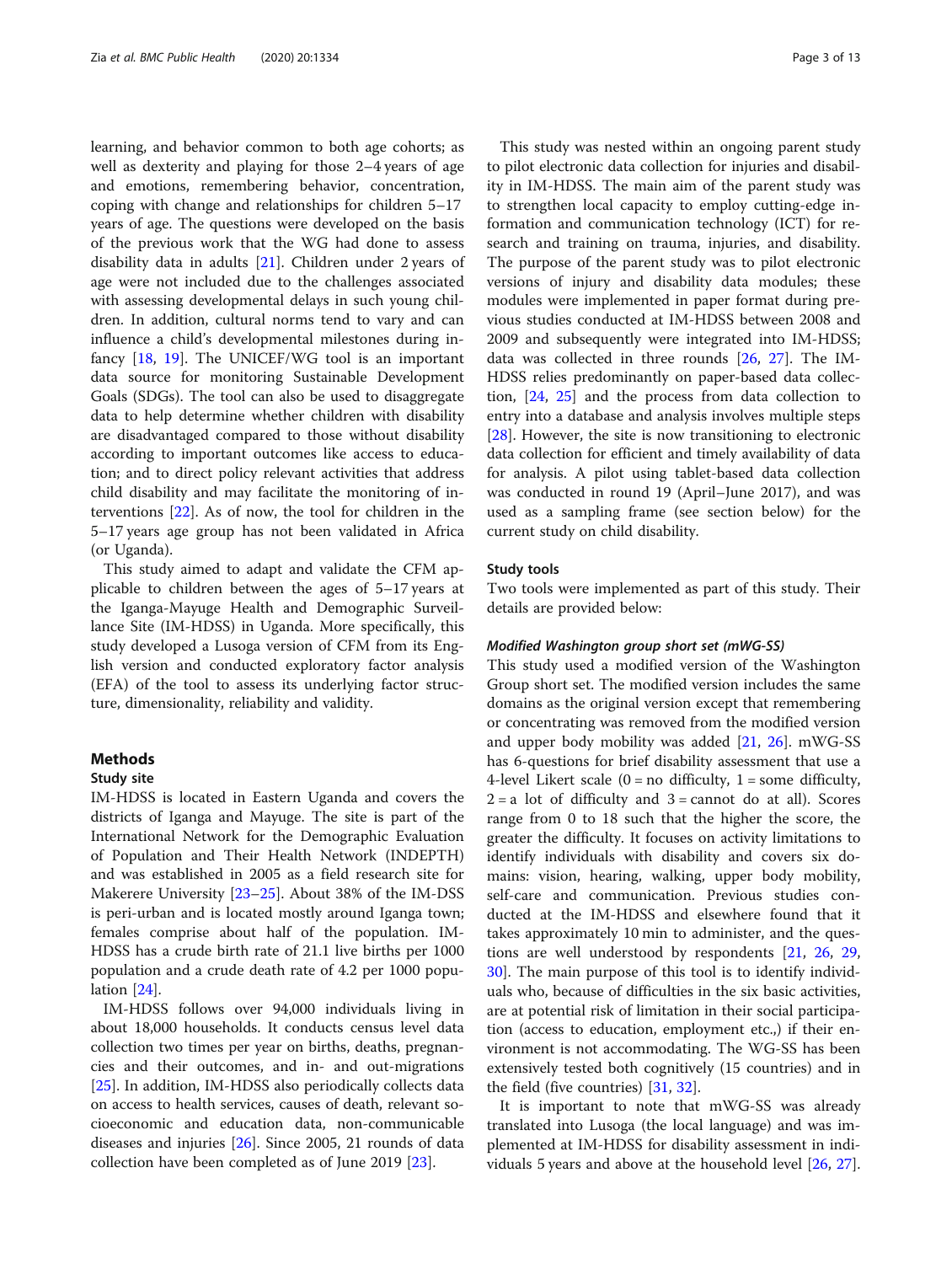The mWG-SS was first introduced at the IM-HDSS site in 2009, and since then it has been implemented three more times (2011, 2014 and 2017). Currently, adults (18 years and older) identified to have a disability based on mWG-SS are followed-up using a more detailed disability assessment tool to further characterize the implications of their activity limitation on different life domains. The WHO Disability Assessment Schedule 2.0 (WHO-DAS 2.0) is used for this purpose and was first implemented at the IM-HDSS in 2011, with another round conducted in 2017 [[26,](#page-11-0) [27\]](#page-12-0).

The data collection in round 19 (April – July 2017) was the first time IM-HDSS piloted electronic data collection of mWG-SS and WHODAS 2.0. Since the WHODAS 2.0 is only applied to individuals over 18 years, disability among children has not been further studied at the IM-HDSS. Thus, this study focused on this age group and is therefore an extension of the current disability work being done at IM-HDSS to allow for a better understanding of disability among children.

#### UNICEF/Washington group child functioning module (CFM)

This study utilizes a detailed CFM tool developed by the UNICEF/Washington Group on Disability Statistics [\[19](#page-11-0)]. CFM focuses on basic, everyday activities and has an expanded set of questions, beyond the mWG-SS, to assess functioning of a child. Like mWG-SS, it can be administered at the national level and allows for comparisons across time and countries. As recommended by the UNICEF/Washington Group, CFM was administered to caregivers of children previously identified to have disability using mWG-SS [[14,](#page-11-0) [19](#page-11-0), [33](#page-12-0)]. The tool was developed to cover the ICF-CY domains of vision, hearing, mobility, self-care (including feeding and dressing), communication, learning, remembering, concentration, accepting change, behavior, making friends, feeling anxiety, and feeling depression [\[20\]](#page-11-0). It comprises 24 questions over 13 domains of functioning with responses on a 4-level Likert scale  $(0 = no \text{ difficulty}, 1 = some \text{ diffi-}$ culty,  $2 = a$  lot of difficulty and  $3 =$  cannot do at all). These questions result in 13 domains with scores ranging from 0 to 39; the higher the score, the greater the disability. It takes about 20–25 min to complete.

# CFM translation from English to Lusoga

The CFM has been through several rounds of cognitive and field testing already; however, it has not been validated in Uganda [[20\]](#page-11-0). CFM was translated to Lusoga by two independent translators well-versed in English and Lusoga and aware of the local context. The Lusoga translations were reviewed by one of the IM-HDSS field coordinators to check for any discrepancies between the translated versions. The Lusoga version was then back translated by a third translator. Author (NZ) compared

the English translation with the original tool to identify any inconsistencies. The tool was pre-tested with 46 respondents to ensure that questions and responses were clearly stated and comprehensible for respondents. The final version used for data collection was developed in consultation with IM-HDSS field coordinators and supervisor (Fig. 1). The translation and back-translation helped in assessing face validity of the Lusoga version of CFM.

# Study design and respondents

This was a *cross-sectional study* conducted between September 2018 – January 2019. Respondents were caregivers of children between 5 to 17 years of age who were administered mWG-SS and CFM. At the time of the

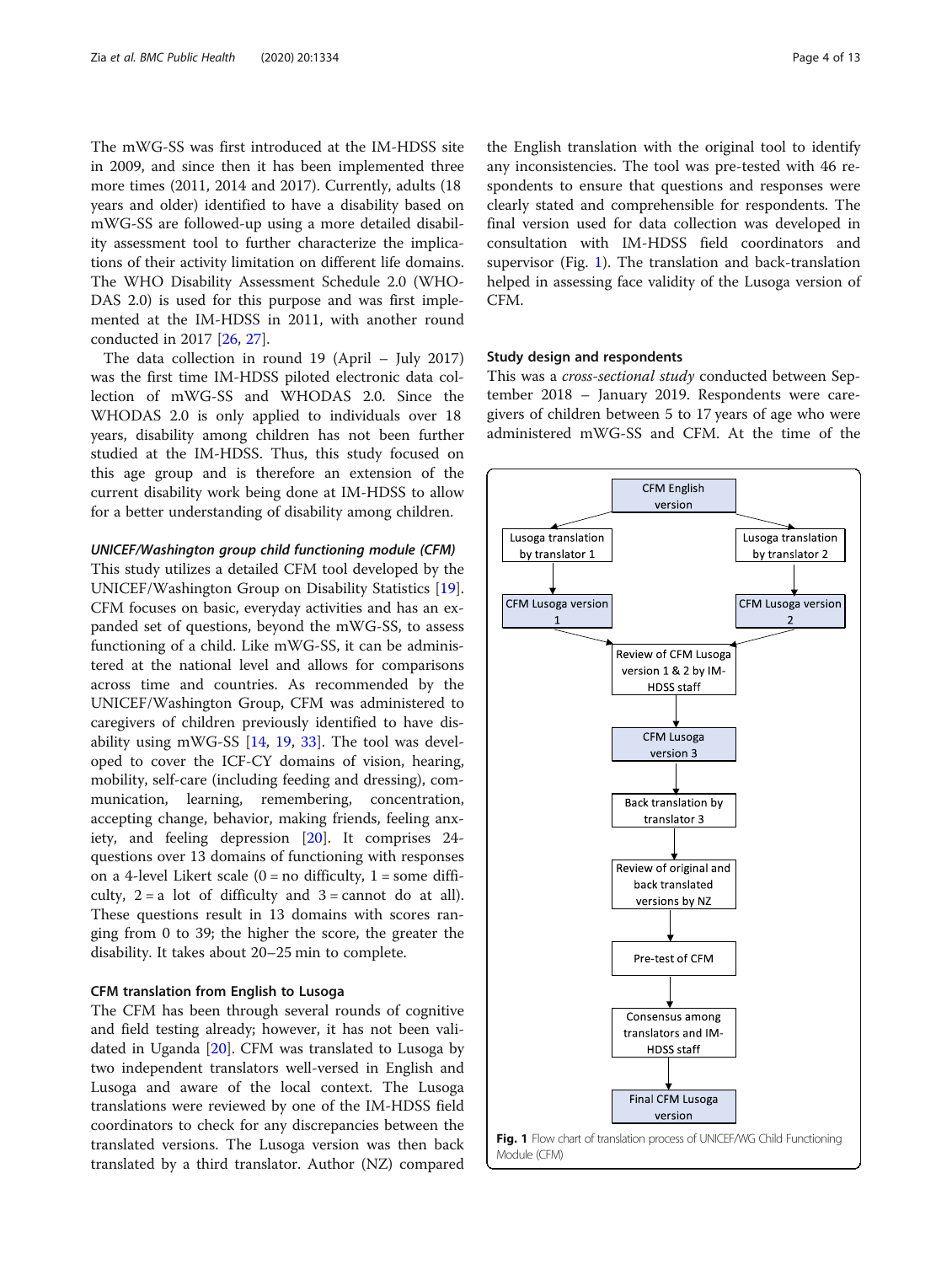study, there were 35,062 children between the ages of 5– 17 years who were residing in the IM-HDSS.

#### Sampling frame

Sampling frame for this study was drawn from household and individual listings available from the latest IM-HDSS database specifically for rounds 19 and 20. Data from a pilot conducted as part of round 19 served as basis for identifying children with disabilities who were between 5 and 17 years of age. This was done using data from mWG-SS that was administered at the household level. A total of 377 children between the ages of 5–17 years were identified to have some form of disability based on round 19 mWG-SS data. Their IDs were then confirmed for active status in round 20, which had been completed 4 months (May 2018) before the beginning of this study (September 2018). Based on the round 20 check, 342 children out of 377 from round 19 were found to have active IDs (29 children were more than 17 years, one had died, 4 had moved to another location within IM-HDSS, and one had moved out of IM-HDSS). Active IDs mean that these children were present at the IM-HDSS site as of round 20 (the latest round before data was collected for this study); hence, all these 342 children were included in this study.

In addition to children with disability, for validation of CFM, a sample size of 1273 was computed to detect a difference of 1% between the groups of children with versus without disability, assuming alpha of 5% and power of 80%. This resulted in a total sample size of 1615: 1273 children without disability and 342 with disability. However, the sample size of children without disability was increased to 1500 to account for nonavailability, refusals, and out-migrations from the site. At the time of this study, 35,062 children (excluding 342 with disability) between 5 and 17 years of age were residing at the IM-HDSS. Stratified (sex) sampling proportionate to the population size of children without disability ( $n = 35,062$ ) was performed after removing the 342 children with disability from the round 20 active IDs. The formula used for sample size calculation was:

 $\frac{Total}{}$  sample size required  $\times$  Stratum size

Based on the above formula, a stratified sample of 737 males and 763 females for a total of 1500 children without disability was calculated.

A random list of IDs was drawn from each stratum using STATA version 14 [\[34\]](#page-12-0). Thus, sample for this study included 342 children with disabilities and 1500 children without disabilities, giving a total of 1842 children whose caregivers were approached to participate in the study. A unique study ID was assigned to all 1842

children included in the sample. Only one child per household was selected. Figure [2](#page-5-0) gives enrollment of caregivers.

It is important to note that the distinction between children with disability and without disability was made for sampling purpose to ensure that sample for this study does not miss children with disabilities. The analysis for this study was conducted on the pooled sample of individuals who agreed to participate in the study.

#### Sample size

The sample size calculation for exploratory factor analysis (EFA) was based on two rules [\[35,](#page-12-0) [36\]](#page-12-0). The first rule suggests taking a ratio of subjects to items: a ratio of 5–10 respondents per item to about 300 respondents [[37](#page-12-0)–[39](#page-12-0)]. CFM has a total of 24 questions. Going by the 5:1 or 10:1 rule, a sample size in the range of 120–240 was obtained. The second rule suggests having a minimum total sample size; according to this, a sample size of 100 is poor, 200 is fair, 300 is good, 500 is very good, and 1000 or more is excellent [\[40](#page-12-0)]. The suggested minimum size is between 400 and 500 participants. Thus, based on these rules, this study had a sufficient sample size ( $n = 1842$ ) to conduct EFA. Having a larger sample size increases stability of factor analysis results and conclusions. It also helps in replication of results to assess generalizability of the tool [[35](#page-12-0)].

# Data collection and management

After obtaining oral informed consent, data were collected through face-to-face interviews with caregiver using a tablet-based platform that was developed and pre-tested using available local resources at the IM-HDSS. The platform included English and Lusoga versions of questions, which were developed in Microsoft Excel .xls format and uploaded to KoBoToolbox ([https://](https://www.kobotoolbox.org/) [www.kobotoolbox.org/\)](https://www.kobotoolbox.org/) for data collection. Questions had a check box and free text entry formats to enter responses. Questions were designed to allow skip patterns where appropriate, and mandatory fields were also marked. This ensured that there were no missing data for mWG-SS and CFM. In order to reduce workload related to entry of IM-HDSS IDs, the unique study ID was linked with the IM-HDSS IDs at the backend in order to address issues related to errors in ID entry. The Kobo app was downloaded to android tablets to allow for data collection using a user-specific password. These forms were accessible in the field during data collection and did not require internet or Wi-Fi connection. Once an interview was completed, the form was saved on the tablet. Field supervisors checked saved forms at the end of the day, and completed forms were uploaded daily using office Wi-Fi connection to a cloud server. The electronic forms were submitted to a secure, encrypted cloud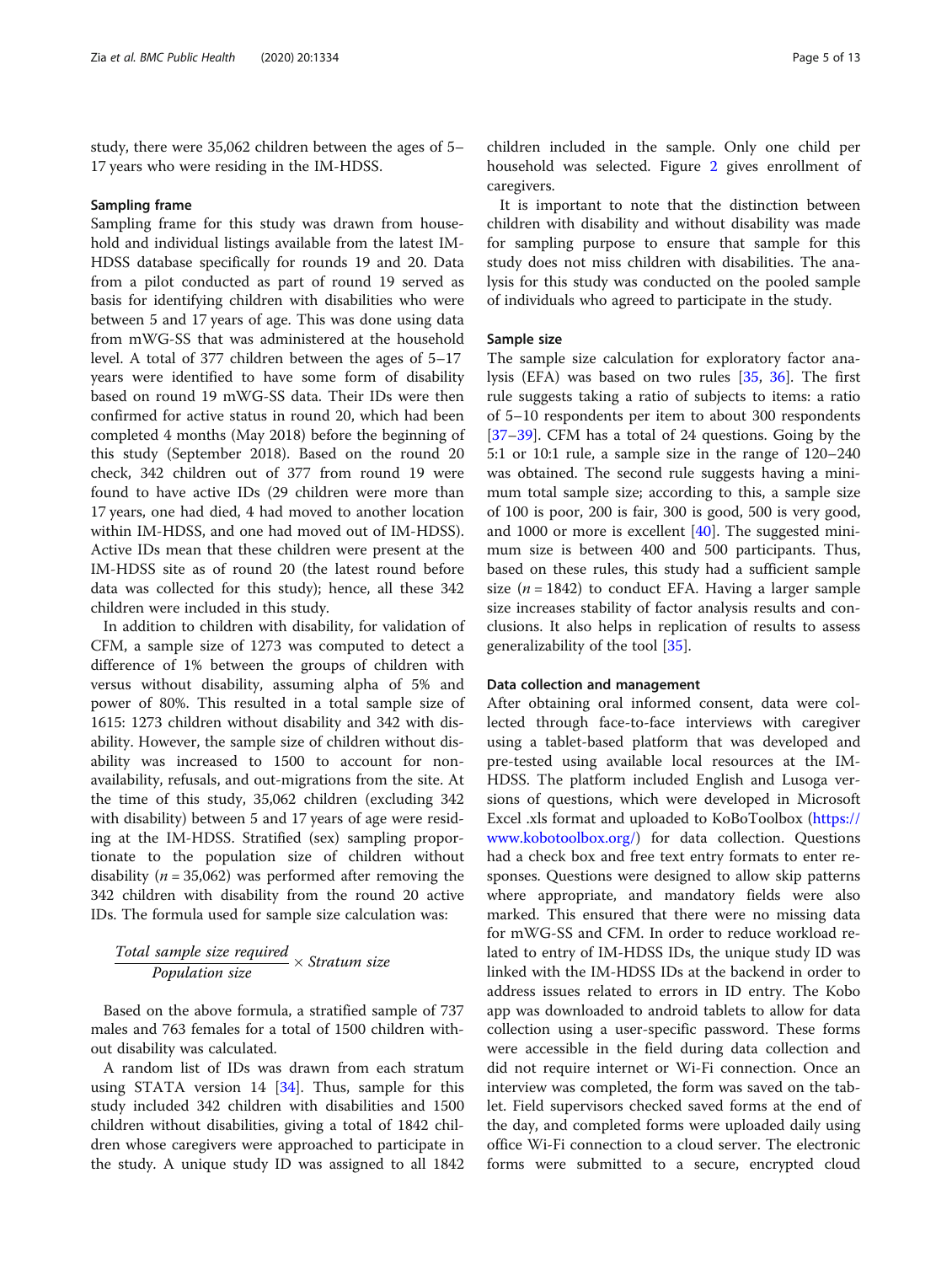<span id="page-5-0"></span>

server with no copy available on the tablet after submission to the cloud server. The server was only accessible to authorized study team members at IM-HDSS and Johns Hopkins Bloomberg School of Public Health (JHSPH). This ensured data confidentiality and security. Data were downloaded daily from the server in MS Excel (.xls and .cvs format).

#### Data analysis

# Descriptive analysis

Descriptive analysis was conducted to assess demographic characteristics of children and their caregivers. Binary and categorical variables are reported in percentages and mean with standard deviation as well as median and interquartile range (IQR) are reported for continuous variables.

#### Exploratory factor analysis (EFA)

Disability is a latent variable and cannot be measured directly. Through CFM, the 13 domains mentioned above indirectly measure disability. Exploratory factor analysis (EFA) is a data reduction method and is also used for construct validity [\[35,](#page-12-0) [41](#page-12-0)]. It identifies an underlying factor structure of a set of directly measured variables and an associated number of latent constructs or factors. EFA also helps to determine if there is only one or more underlying latent constructs being assessed by the domains.

The eligibility to use items for EFA is determined by using two tests. First, the Bartlett's test of sphericity is used to test the null hypothesis that the items are not correlated. To perform EFA, the Bartlett's test needs to be statistically significant, which means that there are

sufficient intercorrelations between variables to conduct the factor analysis [[42](#page-12-0)]. Second, the Kaiser–Meyer– Olkin (KMO) provides a measure of sampling adequacy. KMO identifies items that are related and also provides unique information on the factors identified by the EFA. Higher values of KMO indicate overlap of variance between variables but not to the point of hindering the analysis due to multicollinearity  $[43, 44]$  $[43, 44]$  $[43, 44]$  $[43, 44]$  $[43, 44]$ . As guidelines, KMO of 0.00–0.49 is unacceptable, 0.50–0.59 is miserable, 0.60–0.69 is mediocre, 0.70–0.79 is middling, 0.80– 0.89 is meritorious, and 0.90–1.00 is marvelous. Having larger values is better and indicates a measure of overall or shared variance between pairs of variables [\[43](#page-12-0)]. Since Likert scale response for CFM is considered in this analysis, polychoric correlation of the domains was assessed. Polychoric correlation gives the measure of association between ordinal variables. Its value range is between 1 and − 1. A value of 1 or − 1 mean perfect correlation while value of 0 means no correlation [\[45](#page-12-0)].

EFA has three main steps: (a) determining the number of factors, (b) selecting an extraction method, and (c) choosing a rotation method. Criteria for retaining factors included: (a) Kaiser criterion of an eigenvalue of greater than 1, and (b) number of factors to the left of scree plot elbow. Eigenvalue shows total variance accounted for by each factor. It accounts for most of the variance explained by the underlying factor [\[35,](#page-12-0) [44\]](#page-12-0).

There are various extraction methods in EFA that give factor loadings for every item on every extracted factor. The method used for this study was iterative factor analysis, which does not require any distributional assumption for the underlying factors. In this study, EFA was performed using promax rotation (oblique rotation),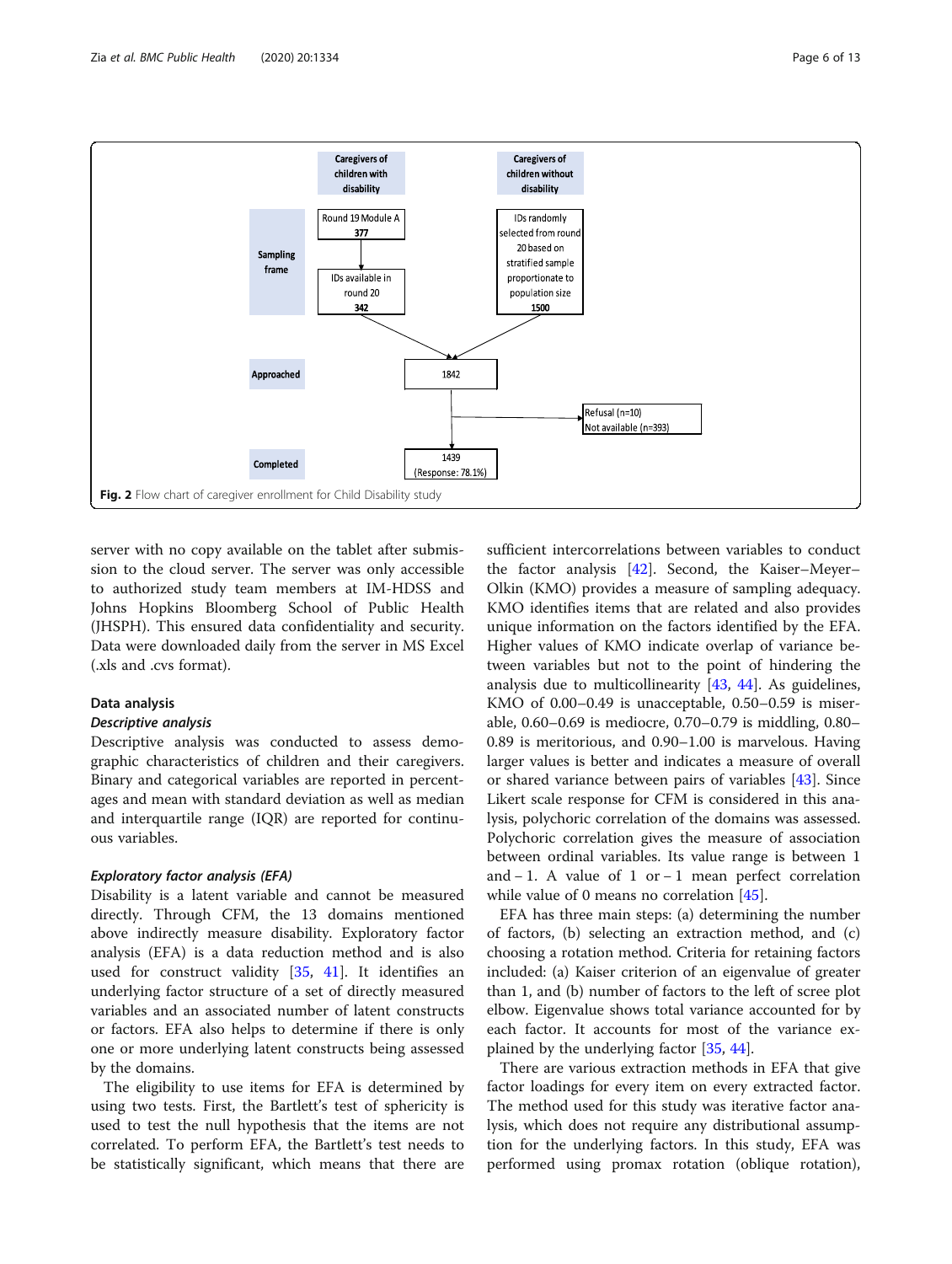which assumes that the extracted factors are correlated. Factor loadings of ≥0.30 are considered for EFA. The number of factors retained, their respective eigenvalues, uniqueness (variance unique to the variable and not explained by other variables) and estimation method for model fit are reported for the EFA.

## Reliability

The reliability of CFM was calculated using Cronbach's alpha, which is a measure of internal consistency. Cronbach's alpha of ≥0.9 is excellent, ≥0.8 is good, ≥0.7 is acceptable,  $\geq 0.6$  is questionable,  $\geq 0.5$  is poor and < 0.5 is unacceptable [\[39](#page-12-0)]. Cronbach's alpha for the extracted factors is also reported [\[46\]](#page-12-0).

#### Validity

Face validity was assessed through translation and backtranslation process as well as pre-testing of CFM. Concurrent validity, a type of criterion validity, was assessed by administering CFM and mWG-SS concurrently. Criterion validity allows assessment of the relation between two tools or measures that measure the same construct. In this study, CFM was compared with disability short form, which was already validated at IM-HDSS and has been implemented several times at the IM-HDSS site [\[26,](#page-11-0) [27](#page-12-0)]. Since CFM and mWG-SS were administered at the same time, concurrent validity (type of criterion validity) is reported using the Spearman's rank correlation coefficient. The hypothesis was that those with high mWG-SS scores will also have high CFM scores [\[35](#page-12-0), [47](#page-12-0)]. Spearman's rank correlation coefficient is reported when the response variable is ordered and there is a monotonic relation between the variables. Its value ranges between  $-1$  to  $+1$ . The values are interpreted as "very weak" for values between 0.00–.19, "weak" for 0.20–0.39, "moderate" for 0.40–0.59, "strong" for 0.60–0.79, and "very strong" for 0.80–1.0 [[48](#page-12-0)]. In addition to assessing correlation between CFM and mWG-SS scores, Likert scales responses of CFM and mWG-SS were also compared using percent agreement, which is the percentage having the same CFM response for a given mWG-SS response. Cohen's Kappa was also calculated to account for chance agreement between the two tools. Its value varies from 0 to 1 where 0 mean reflects chance agreement and 1 mean reflects perfect agreement. Values between 0.1–0.20 show slight agreement, 0.21–0.40 is fair agreement, 0.41–0.60 is moderate agreement, 0.61–0.80 is substantial agreement, and 0.81–0.99 is near perfect agreement [[49,](#page-12-0) [50\]](#page-12-0). Data analysis was conducted using STATA version 14 [[34](#page-12-0)].

# Results

# Descriptive analysis

Out of 1842 caregivers approached, 1439 (78.1%) respondents were available for this the study (Fig. [2](#page-5-0)) and were included in this analysis. The mean reported age of children was  $11.06 \pm 3.59$  years; 51.4% were males. Over half the children had not completed their vaccinations. Over half of the children belonged to a nuclear family system, and about a quarter were in the poorest wealth quintile (Table 1). More than 80% had a primary caregiver, with mother being the most common caregiver. Average age of the primary caregiver was  $41.15 \pm 11.69$ years, with education up to primary (59%) (Table [2\)](#page-7-0).

## Exploratory factor analysis

The Bartlett's test for sphericity was statistically significant (*p*-value  $< 0.001$ ), showing that items are not correlated. KMO for sampling adequacy was 0.898, which is meritorious. Polychoric correlation showed that all domains are positively correlated, and most were statistically significant. Very strong correlation was found between self-care, communication, learning, remembering, concentration, accepting change, behavior control, and making friends, with correlations ranging between

**Table 1** Demographic characteristics of children ( $n = 1439$ )

| Child characteristics n (%)              |                  |
|------------------------------------------|------------------|
| Average age in years (mean $\pm$ SD)     | $11.06 \pm 3.59$ |
| Age groups                               |                  |
| $5-10$ years                             | 657 (45.66)      |
| $11-14$ years                            | 467 (32.45)      |
| $15-17$ years                            | 315 (21.89)      |
| Sex                                      |                  |
| Male                                     | 739 (51.36)      |
| Female                                   | 700 (48.64)      |
| <b>Immunization status</b>               |                  |
| Complete                                 | 557 (38.71)      |
| Not complete                             | 790 (54.90)      |
| No vaccination done                      | 92 (6.39)        |
| Currently in school                      |                  |
| Yes                                      | 1272 (88.39)     |
| No                                       | 167(11.61)       |
| Have a primary caregiver (yes)           | 1239 (86.10)     |
| Family system                            |                  |
| Single parent                            | 138 (9.59)       |
| Nuclear                                  | 743 (51.63)      |
| Joint                                    | 555 (38.57)      |
| Household wealth quintile ( $n = 1389$ ) |                  |
| Poorest                                  | 389 (28.01)      |
| Poorer                                   | 299 (21.53)      |
| Poor                                     | 325 (23.40)      |
| Less poor                                | 248 (17.85)      |
| Least poor                               | 128 (9.22)       |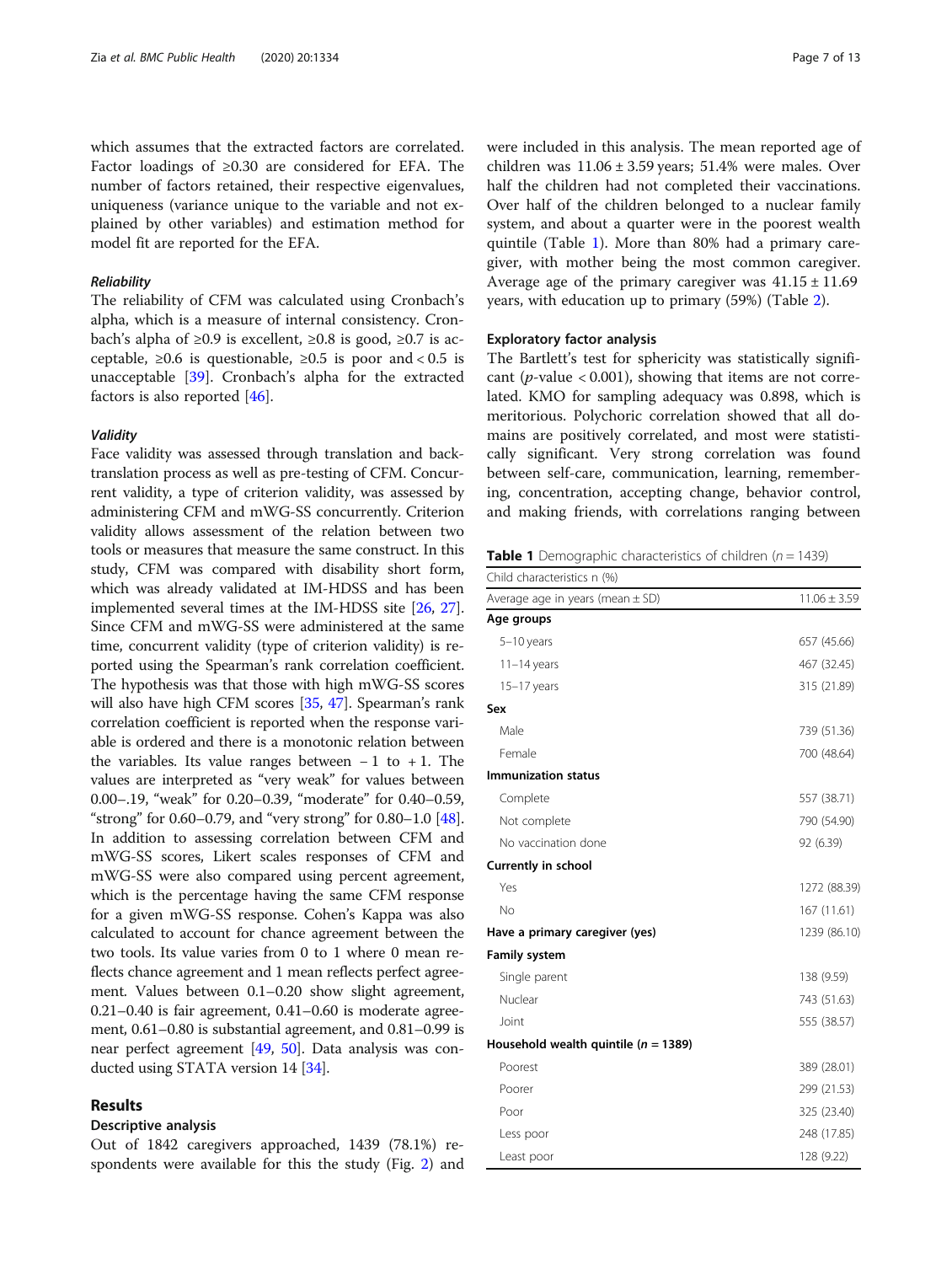<span id="page-7-0"></span>**Table 2** Demographic characteristics of primary caregivers ( $n =$ 1239)

| Caregiver characteristics n (%) |                   |
|---------------------------------|-------------------|
| Caregiver relation with child   |                   |
| Mother                          | 770 (62.15)       |
| Father                          | 164 (13.24)       |
| Sibling                         | 13 (1.05)         |
| Uncle/Aunt                      | 58 (4.68)         |
| Grandparent(s)                  | 173 (13.96)       |
| Others                          | 61 (4.92)         |
| Average age (mean $\pm$ SD)     | $41.15 \pm 11.69$ |
| Sex                             |                   |
| Male                            | 219 (17.68)       |
| Female                          | 1020 (82.32)      |
| <b>Education level</b>          |                   |
| None                            | 168 (13.56)       |
| Primary                         | 731 (59.00)       |
| Lower secondary                 | 250 (20.18)       |
| Upper secondary                 | 12 (0.97)         |
| Other (university/vocational)   | 78 (6.30)         |
| Occupation                      |                   |
| Farmer                          | 679 (54.80)       |
| Shopkeeper                      | 281 (22.68)       |
| Housewife                       | 120 (9.69)        |
| Professional                    | 55 (4.44)         |
| Boda boda driver                | 13 (1.05)         |
| Unemployed                      | 30 (2.42)         |
| Others                          | 61 (4.92)         |

0.50–0.95. The correlation between anxiety and depression was 0.89.

Based on eigenvalue criteria of values > 1 and scree plot (Fig. 3), two factors were retained using principal components analysis. The first factor had an eigenvalue of 8.62, and the second had an eigenvalue of 1.35, explaining 66.32 and 10.41% of the total variance respectively. Together, the first two factors explain 76.73% of the total variance. Pattern matrix of rotated factor loadings showed that vision, hearing, walking, self-care, communication, learning, remembering, concentrating, accepting change, behavior control, and making friends loaded on factor 1 (Motor and Cognition), while anxiety and depression loaded on factor 2 (Mood) (Table [3\)](#page-8-0).

#### Reliability

Cronbach's alpha for the CFM was 0.899, showing good internal consistency. Cronbach's alpha for each extracted factor was excellent – 0.904 for Motor and Cognition, and 0.902 for Mood. The Cronbach's alpha for mWG-SS was 0.742, showing acceptable internal consistency.

#### Face validity

No major modifications were made in CFM as a result of its translation and back-translation. During the pretest, none of the participants reported any difficulty in understanding the questions and answer responses.

# Concurrent validity

Spearman's rank correlation between CFM and mWG-SS scores was 0.51 (*p*-value < 0.001), showing a moderate positive correlation (Fig. [4](#page-8-0)). Table [4](#page-9-0) compares Likert responses between CFM and mWG-SS and shows that

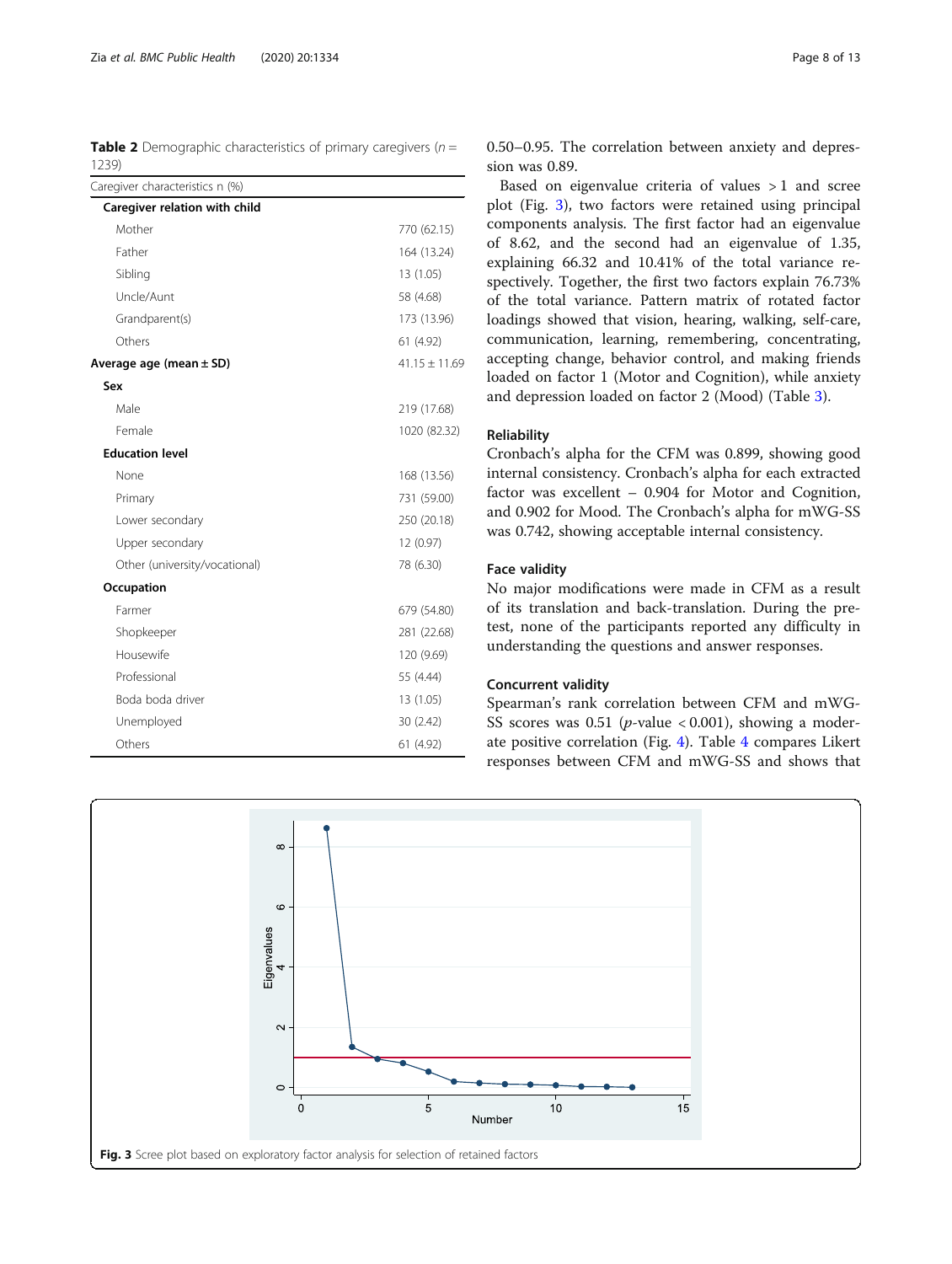| Domains            | Factor 1: Motor and cognition | Factor 2: Mood |         |
|--------------------|-------------------------------|----------------|---------|
| Vision             | 0.30                          |                | 0.91    |
| Hearing            | 0.54                          |                | 0.73    |
| Walking            | 0.71                          |                | 0.45    |
| Self-care          | 0.79                          |                | 0.21    |
| Communication      | 0.88                          |                | 0.14    |
| Learning           | 1.00                          |                | 0.10    |
| Remembering        | 0.99                          |                | 0.15    |
| Concentration      | 0.95                          |                | 0.05    |
| Accepting change   | 0.93                          |                | 0.12    |
| Behavior           | 0.87                          |                | 0.16    |
| Making friends     | 0.86                          |                | 0.08    |
| Feeling anxiety    |                               | 0.86           | 0.22    |
| Feeling depression |                               | 1.00           | $-0.00$ |

<span id="page-8-0"></span>Table 3 Factor loadings and uniqueness of UNICEF/WG Child Functioning Module (CFM) in Ugandan context

the percent agreement was greater for "cannot do at all." However, agreement for "some difficulty" and "a lot of difficulty" was around 70%. The observed overall percent agreement between CFM and mWG-SS was 48.02% and kappa was 0.219 (standard error: 0.014), showing minimal agreement between the two tools.

# **Discussion**

To the best of our knowledge, this is the first study that adapted and assessed validity and reliability of CFM in Uganda. The analysis shows that the questions listed in the tool represent the underlying construct of disability through two factors – Motor and Cognition, and Mood— and 13 domains - vision, hearing, walking, selfcare, communication, learning, remembering, concentrating, accepting change, controlling behavior, making friends, anxiety, and depression – all of which focus on functional disability, the underlying construct being assessed by the CFM tool. The UNICEF/Washington Group CFM for 5–17-year-old children was validated in school settings in Fiji in 2015 with the objective to determine if it can be used by teachers to identify children at risk of disability for timely referral for further assessment and interventions. That study conducted diagnostic accuracy testing to determine optimal cut-offs of scores to predict impairment in seeing, hearing and walking and

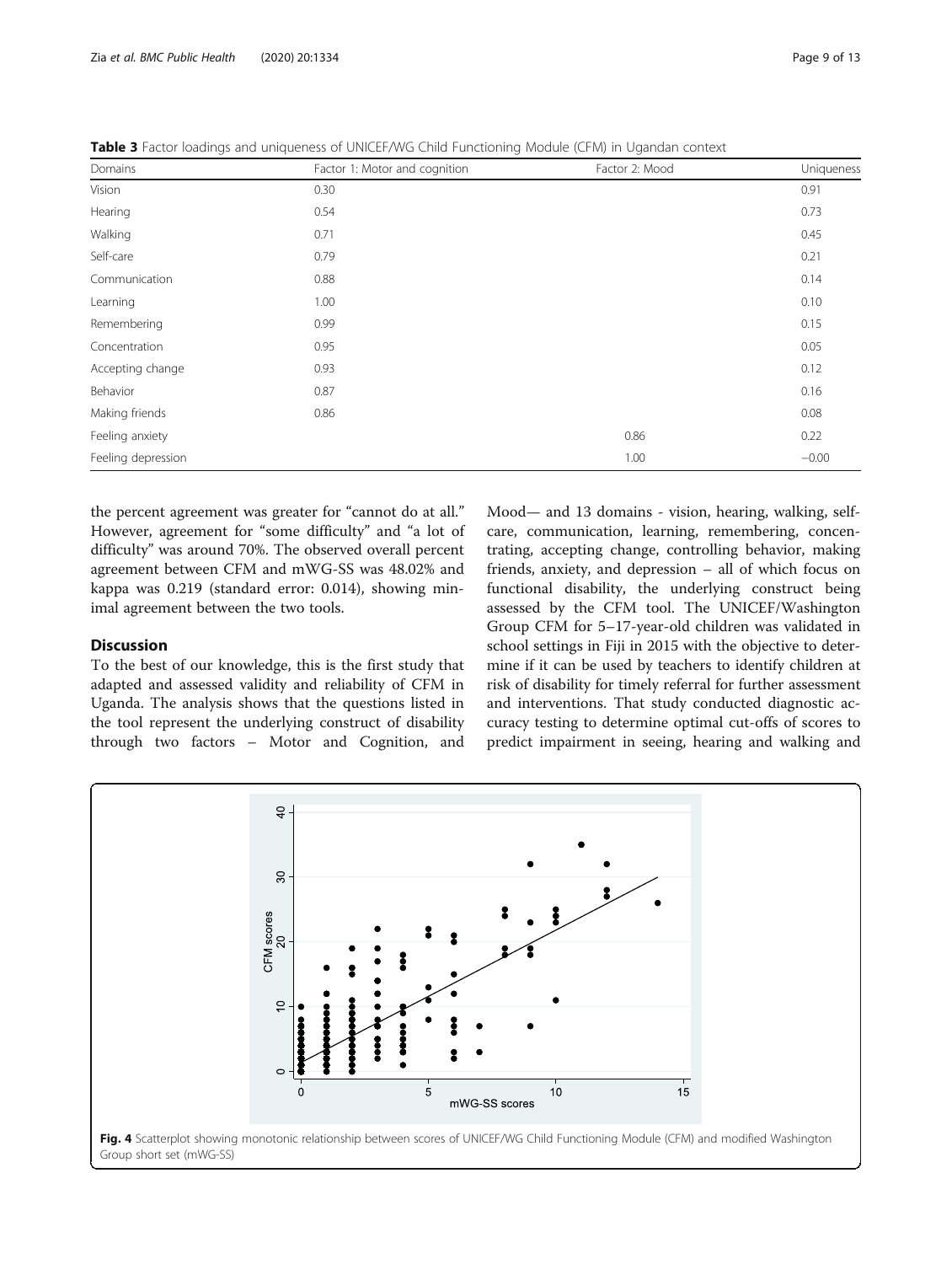| UNICEF/WG<br>Child<br>Functioning<br>Module (CFM) | Modified Washington Group short set (mWG-SS) |             |              |                  |       |
|---------------------------------------------------|----------------------------------------------|-------------|--------------|------------------|-------|
|                                                   | None                                         | Some        | A lot        | Cannot do at all | Total |
| None                                              | 458 (41.04)                                  | 4(1.75)     | $\mathbf{0}$ | 0                | 462   |
| Some                                              | 521 (46.68)                                  | 162 (70.74) | 9(12.68)     | 0                | 692   |
| A lot                                             | 125 (11.20)                                  | 53 (23.14)  | 49 (69.01)   | (4.35)           | 228   |
| Cannot do at all                                  | 12 (1.08)                                    | 10(4.37)    | 13 (18.31)   | 22 (95.65)       | 57    |
| Total                                             | 1116                                         | 229         | 71           | 23               | 1439  |

<span id="page-9-0"></span>Table 4 Comparison between modified Washington Group short set (mWG-SS) and UNICEF/WG Child Functioning Module (CFM)

found that "some difficulty" has optimal level of sensitivity and specificity compared to "a lot of difficulty" to assess disability status of children [[51\]](#page-12-0). The analysis in the Fiji study is presented at domain level. It does not present results related to adaptation of the tool in Fijian context [\[51](#page-12-0)]. However, this study shows that CFM as a complete tool can be adapted into Ugandan context and other similar context and is valid to assess level of functioning in children. The Washington Group has suggested using cut-off approach (cut-offs are defined using Likert responses to categorize levels of disability for example a person with "cannot do at all" on one domain is categorized to have severe disability). However, their recent work is looking to use total raw scores based on Likert scale responses of CFM and mWG-SS (WG will make this work available to public in the Fall 2020). We therefore used total raw scores to replicate their work to validate the CFM in Uganda. Although this approach undermines the disability severity categorization, however follow-up to this work includes use of the cut-off approach [[52](#page-12-0)].

CFM showed good overall internal consistency and excellent factor-level internal consistency. Its correlation with mWG-SS was moderate, while kappa agreement was minimal. This could be because CFM includes additional domains related to cognition (learning, remembering, concentrating, accepting change, controlling behavior, making friends, anxiety, and depression) which are not covered in mWG-SS – an illustration of the limitations of the mWG-SS among children. In addition, mWG-SS assesses upper body mobility, which is not assessed in CFM. However, CFM is well-suited for implementation within the Ugandan context. This has great implications for furthering the current discussion around lack of comparable disaggregated disability data at national, regional and global levels to monitor disability-related SDGs [\[12](#page-11-0), [17,](#page-11-0) [30\]](#page-12-0). Disability has many manifestations, and each type of disability can be assessed separately. However, for effective interventions at the community level, it is important to understand the overall prevalence of disability and account for multiple disabilities in an individual. The focus of CFM is on assessing physical disability in children and is not applicable to children with intellectual disabilities due their unique needs.

Field testing of the initial version of UNICEF/WG tool for children 5–17 years of age was conducted in two rounds in several different settings, including India, Belize, Oman, Montenegro, and the USA, resulting in development of a final version that was used for this study [\[14](#page-11-0), [31,](#page-12-0) [33,](#page-12-0) [53](#page-12-0)]. Like this study, the main respondents of the tool during field testing were caregivers of children [[54\]](#page-12-0). A study from South Africa has used the CFM for 2–4 years old children in its 2011 General Household Survey and National Census to generate epidemiological evidence on child disability and to identify types and extent of disabilities [[55](#page-12-0)].

Disability is considered to be on a continuum – from mild to severe. In order to use disability as an outcome variable, several different recommendations have been put forward which suggest using disability as a binary or categorical outcome [\[18,](#page-11-0) [51](#page-12-0)]. Categorization of disability into binary categories may result in loss of important information. It is important to understand the concept of heterogeneity associated with disability measurement. People with different degrees and types of disability may face different degrees and types of barriers. Combining all people into one group of "people with disabilities" can mask different impacts [\[2\]](#page-11-0). Changing the cut-off will change the measured impact. Most severe cut-offs will show the biggest difference in outcome between children with and without disabilities, while the opposite is true for less severe cut-offs, which will raise prevalence but show the smallest difference in outcome [\[33](#page-12-0)]. This has practical implications where interventions are planned, implemented and monitored for their impact and usefulness. This is even more crucial in LMICs, where limited resources hamper efforts to address needs of individuals with disabilities.

Some of the advantages of CFM are as follows. First, it does not require a clinician for administration and can be implemented easily by field staff or community workers [\[55](#page-12-0)]. Second, having a standardized and validated tool for settings like Uganda is very much needed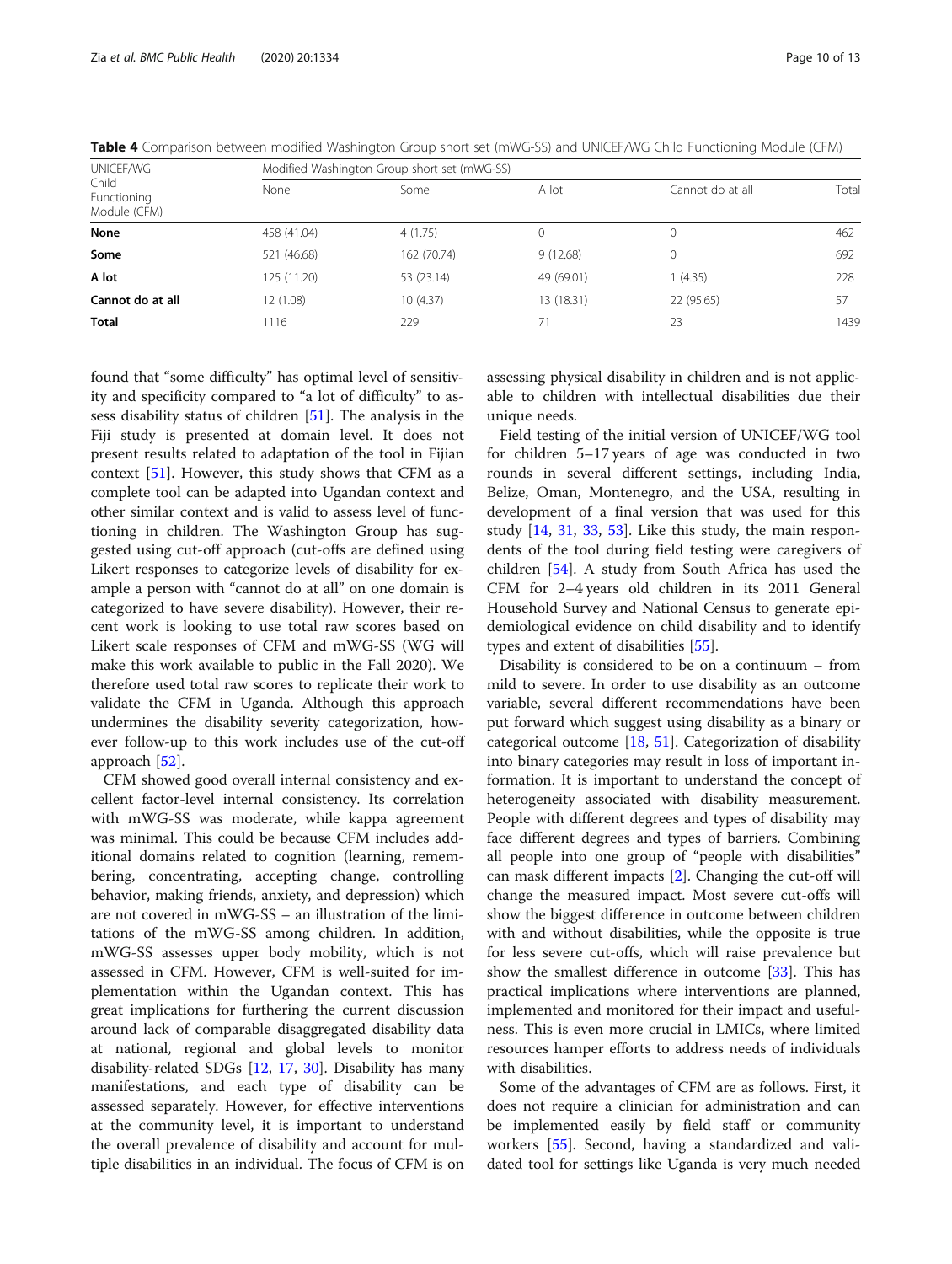for good quality, reliable, and accessible data to help with monitoring of SDGs. CFM has the benefit of use by multiple sectors – health, finance, education, and transport – to ensure inclusion of children with disability. Third, CFM was implemented as an electronic, tabletbased data collection system in a semi-urban/rural setting, which allowed for timely, efficient data capture and transfer. There were built-in validation mechanisms that allowed data quality checks. Such systems ensure timely availability of data, which can be shared with relevant stakeholders for planning purposes. Fourth, CFM is specific for children and allows for proxy responses from mothers/caregivers. The questions are structured such that they account for the growing needs of children and age-appropriate activities by asking questions like, "in comparison with children of the same age…." This also helps to consider local context [\[14,](#page-11-0) [31\]](#page-12-0). Fifth, the translation process and feedback from IM-HDSS and participants of the pre-test did not require many changes in the question structure and understanding of words and response options. This favors the use of a standard tool across different contexts to collect internationally comparable disability data.

Some limitations of the study are as follows: First, this was a cross-sectional study and doesn't allow an assessment of changes in disability level over time. This is a crucial consideration in disability research and requires data systems that have the capacity to follow-up on children with disabilities to assess their growing needs along with their disability-specific needs. Second, merely collecting data on children with disability using mWG-SS and CFM is not enough. This study lacked resources to have clinical follow-up on children identified as having disability in the CFM domains. This needs to be addressed in future work at IM-HDSS in order to provide liaison mechanisms between IM-HDSS and the local district health office and healthcare facilities. Third, comparison between CFM and mWG-SS was performed using total raw scores to keep the analysis as close as possible to the responses received from the respondents for this study. Using total raw scores based on Likert responses assumes that the response categories are equidistant which is a limitation and will be addressed in our future work on disabilities in children in Uganda. Domain level comparison was only possible for seeing, hearing, walking, self-care and communication. Fourth, CFM lacks questions on upper-limb mobility as was also noted by Sprunt et al. [[51\]](#page-12-0) although the self-care question does cover some upper body activity. Perhaps future work can add this as one of the domains. This is an important domain to consider due to its implication on fine and gross upper-limb movements and opportunities for learning and education for these children. Fifth, there may be bias in how caregivers responded to questions if

their child had disability [\[31](#page-12-0)]. This might have influenced their interpretation of the question, or they might have changed their responses to a more desirable option with the hope for monetary support or some gain in case the child is shown to have disability. In addition, for questions mentioning comparison to "other child of same age…," the caregiver could have either compared to other children with disability or to other children without disability, which could result in biased responses based on disability status of the child [[31\]](#page-12-0). Sixth, this paper focuses only on presenting validation and adaptation results. Data on type and extent of disability will be presented in a forthcoming under review paper on factors associated with disability [[56](#page-12-0)]. Seventh, strict cut-off criteria  $(\geq 0.3)$  for factor loadings was used for this analysis. However, given lower factor loading for vision (0.3) and hearing (0.54), there is a possibility of a third factor. This needs to be explored in future research on CFM.

## Conclusion

CFM is a two-factor, valid and reliable scale for assessing disability in Uganda and other similar contexts. It is an easy-to-administer tool that helps in deeper understanding of context-specific burden and type of disability in children between 5 and 17 years of age. This standardized tool contributes to the global effort towards collection of meaningful and contextually relevant disability data that can be collected at national and sub-national levels in a timely manner to generate evidence for policy-makers, and for monitoring and evaluation of interventions.

#### Abbreviations

CFM: UNICEF/Washington Group Child Functioning Module; EFA: Exploratory factor analysis; HICs: High-income countries; ICF-CY: International classification of functioning, disability and health: children and youth version; IM-HDSS : Iganga-Mayuge Health and Demographic Surveillance Site; INDE PTH: International Network for the Demographic Evaluation of Population and Their Health Network; KMO: Kaiser–Meyer–Olkin test for sampling adequacy; LMICs: Low-and-middle-income countries; MICS: Multiple Indicator Cluster Survey; mWG-SS: Modified Washington Group short set; SDGs: Sustainable Development Goals; TQ: Ten Questionnaire; WHODAS 2.0: WHO Disability Assessment Schedule 2.0; WG: Washington Group

#### Acknowledgements

We are grateful to the IM-HDSS field team members (Ms. Judith Kaija Nanyonga, field supervisors, field assistants) for their feedback related to study planning and implementation. Our thank you to IM-HDSS data team (Mr. Collins Gyezaho, Ms. Tryphena Nareeba and Mr. Shamusi Taitika) for helping with data management. Special thanks to Mr. Edward Chan for providing technical support during implementation of tablet-based data collection platform. Our deepest thanks to the caregivers who participated in the study. We also thank colleagues at Makerere University School of Public Health, especially Dr. Olive Kobusingye, and Fogarty International Center of the United States National Institutes of Health for help with the study.

#### Authors' contributions

NZ conceptualized, designed, implemented, analyzed, developed the first draft manuscript and made revisions in the final version. ML helped in accessing the UNICEF/WG CFM tool and reviewed data analysis. DK and EG facilitated study implementation via provision of IM-HDSS resources during training and data collection. MDW participated in data analysis and interpretation. SW and GP provided critical feedback in design and analysis of the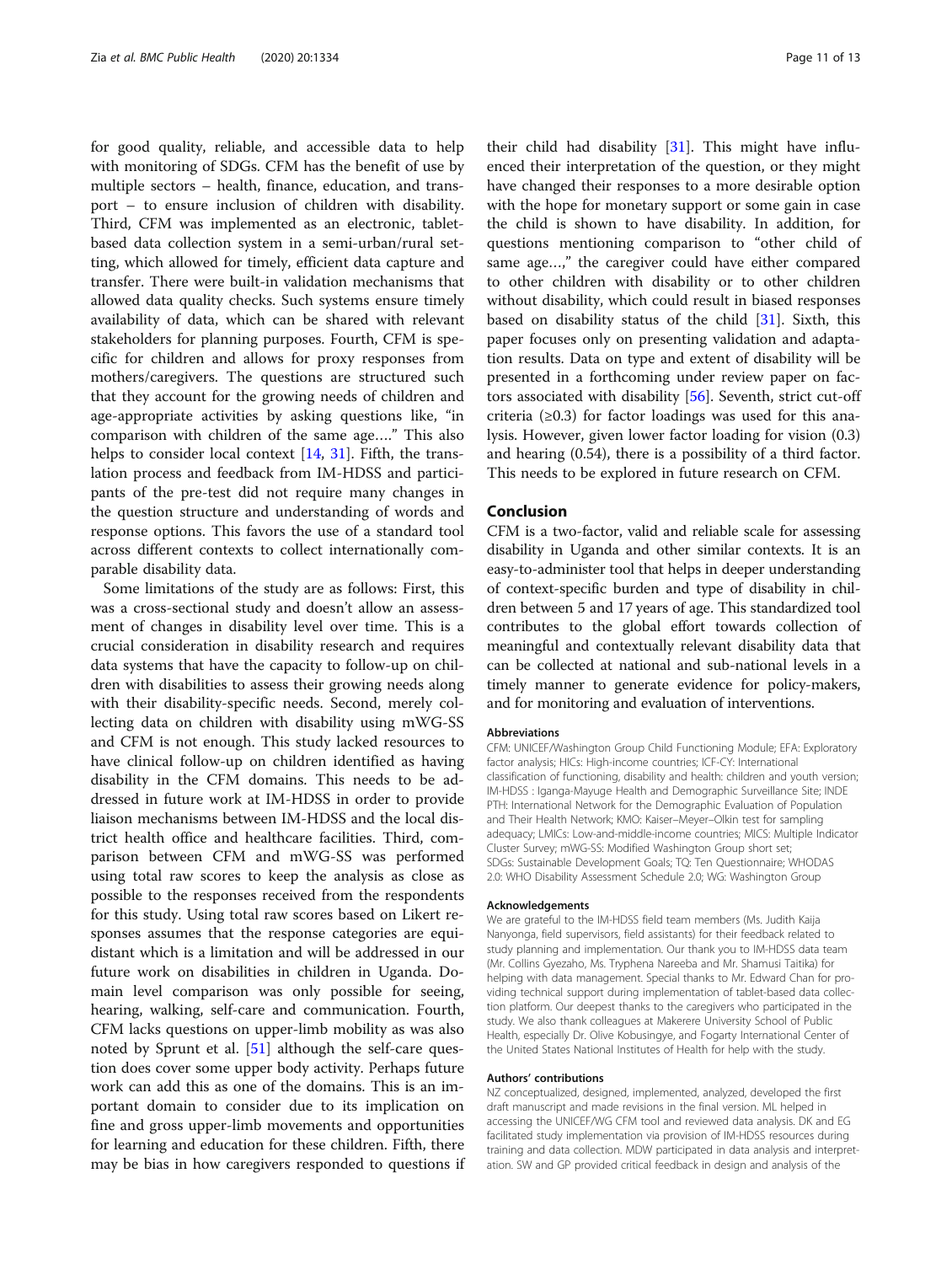<span id="page-11-0"></span>study. AAH and AB facilitated conceptualization and design of the study, data interpretation and provided overall supervision of the study. AB also facilitated access to the UNICEF/WG CFM tool and data analysis resources for this study. AAH was PI of the NIH grant which supported the study and was based at the Johns Hopkins University Bloomberg School of Public Health, Baltimore, MD, USA, at the time when study was conducted. All authors provided critical feedback on draft manuscript. The final version of the manuscript was read and approved by all the authors.

#### Funding

The funding for this study was provided under the Johns Hopkins University—Makerere University Trauma, Injuries and Disability in Uganda (JHU-MU TRIAD) program 2012–19 (grant #D43TW009284) from the Fogarty International Center, U.S. National Institute of Health (NIH). The funding agency had no role in the design, data collection, analysis, and interpretation of data and in writing the manuscript.

#### Availability of data and materials

The dataset generated and analyzed during this study are not publicly available due IM-HDSS data policy but are available from the corresponding author on request.

#### Ethics approval and consent to participate

The study was approved by the institutional ethics committees of the Johns Hopkins Bloomberg School of Public Health, USA and both the Makerere University School of Public Health and the Uganda National Council for Science and Technology in Uganda. Permission to conduct the study was taken from the IM-HDSS leadership. Oral informed consent was taken from caregivers of children between 5 and 17 years of age. As part of the consent process, caregivers were explained purpose of the study, risks and benefits of participation on the study, voluntary participation, and confidentiality. The oral informed consent was taken to allow participation in the study of caregivers who are not able to read and write. The oral informed consent was approved by institutional ethics committees of the Johns Hopkins Bloomberg School of Public Health, USA and both the Makerere University School of Public Health and the Uganda National Council for Science and Technology in Uganda.

# Consent for publication

Not applicable.

#### Competing interests

None declared.

#### Author details

<sup>1</sup>Johns Hopkins International Injury Research Unit, Health Systems Program, Department of International Health, Johns Hopkins University Bloomberg School of Public Health, 615 N. Wolfe Street, Suite E-8132, Baltimore, MD 21205, USA. <sup>2</sup>Washington Group on Disability Statistics, Hyattsville, MD, USA.<br><sup>3</sup>Iganga-Mayuga Health and Demographic Surveillance Site, Makerere <sup>3</sup> Iganga-Mayuge Health and Demographic Surveillance Site, Makerere University School of Public Health, Kampala, Uganda. <sup>4</sup>Department of Biostatistics, Johns Hopkins Bloomberg School of Public Health, Baltimore, MD, USA. <sup>5</sup>Department of Physical Medicine and Rehabilitation, Division of Rehabilitation Psychology and Neuropsychology, Johns Hopkins School of Medicine, Baltimore, USA. <sup>6</sup>Department of International Health, Johns Hopkins Bloomberg School of Public Health, Baltimore, MD, USA. <sup>7</sup>Milken Institute School of Public Health, George Washington University, Washington, DC, USA.

#### Received: 12 January 2020 Accepted: 26 August 2020 Published online: 01 September 2020

#### References

- 1. Kostanjsek N. Use of The International Classification of Functioning, Disability and Health (ICF) as a conceptual framework and common language for disability statistics and health information systems. BMC Public Health. 2011;11(Suppl 4):S3.
- 2. Mont D. Measuring disability prevalence Washington DC: Disability and Development Team, HDNSP and The World Bank; 2007 [Available from: [http://siteresources.worldbank.org/DISABILITY/Resources/Data/](http://siteresources.worldbank.org/DISABILITY/Resources/Data/MontPrevalence.pdf) [MontPrevalence.pdf](http://siteresources.worldbank.org/DISABILITY/Resources/Data/MontPrevalence.pdf).
- 3. UNICEF. The State of the World's Children 2013. Children with Disabilities. New York: UNICEF; 2013. [Available from: [https://www.unicef.org/sowc2013/.](https://www.unicef.org/sowc2013/)
- 4. WB W. World Report on Disability. Geneva: World Health Organization & The World Bank; 2011. [Available from: [https://www.who.int/disabilities/world\\_](https://www.who.int/disabilities/world_report/2011/report/en/) [report/2011/report/en/](https://www.who.int/disabilities/world_report/2011/report/en/).
- 5. WHO. The International Classification of Functioning, Disability and Health Geneva. Switzerland: World Health Organization; 2001. [Available from: [https://www.who.int/classifications/icf/en/.](https://www.who.int/classifications/icf/en/)
- 6. GBD. Global Burden of Disease study Seattle. Washington: Institute for Health Metrics and Evaluation; 2017. [Available from: [http://vizhub.](http://vizhub.healthdata.org/gbd-compare/) [healthdata.org/gbd-compare/.](http://vizhub.healthdata.org/gbd-compare/)
- 7. McCoy DC, Sudfeld CR, Bellinger DC, Muhihi A, Ashery G, Weary TE, et al. Development and validation of an early childhood development scale for use in low-resourced settings. Popul Health Metrics. 2017;15(1):3.
- 8. Snow CE, Van Hemel SB. Early childhood assessment: Why, what, and how. Washington DC: The National Academies Press; 2008. [Available from: [https://www.acf.hhs.gov/sites/default/files/opre/early\\_child\\_assess.pdf](https://www.acf.hhs.gov/sites/default/files/opre/early_child_assess.pdf).
- 9. UN. Convention on the Rights of Persons with Disabilities Article 31 Statistics and data collection. New York: Department of Economic and Social Affairs, Disability, United Nations; 2006. [Available from: [https://www.](https://www.un.org/development/desa/disabilities/convention-on-the-rights-of-persons-with-disabilities/article-31-statistics-and-data-collection.html) [un.org/development/desa/disabilities/convention-on-the-rights-of-persons](https://www.un.org/development/desa/disabilities/convention-on-the-rights-of-persons-with-disabilities/article-31-statistics-and-data-collection.html)[with-disabilities/article-31-statistics-and-data-collection.html.](https://www.un.org/development/desa/disabilities/convention-on-the-rights-of-persons-with-disabilities/article-31-statistics-and-data-collection.html)
- 10. Dawson E, Hollins S, Mukongolwa M, Witchalls A. Including disabled children in Africa. J Intellect Disabil Res. 2003;47(Pt 3):153–4.
- 11. Children with Disabilities Washington DC: Global Partnership for Education; 2017 [Available from: [http://www.globalpartnership.org/focus-areas/](http://www.globalpartnership.org/focus-areas/children-with-disabilities) [children-with-disabilities.](http://www.globalpartnership.org/focus-areas/children-with-disabilities)
- 12. UNICEF. Child disability overview. New York: UNICEF; 2015. [Available from: [https://data.unicef.org/topic/child-disability/overview/.](https://data.unicef.org/topic/child-disability/overview/)
- 13. WHO. Disability and Rehabilitation Status: Review of Disability Issues and Rehabilitation Services in 29 African Countries. Geneva: World Health Organization; 2004. [Available from: [https://www.who.int/disabilities/publications/care/African%202](https://www.who.int/disabilities/publications/care/African%2029%20country%20report%20updated-12-2004.pdf) [9%20country%20report%20updated-12-2004.pdf](https://www.who.int/disabilities/publications/care/African%2029%20country%20report%20updated-12-2004.pdf).
- 14. Loeb M, Mont D, Cappa C, De Palma E, Madans J, Crialesi R. The development and testing of a module on child functioning for identifying children with disabilities on surveys. I: Background. Disabil Health J. 2018; 11(4):495–501.
- 15. Maulik PK, Darmstadt GL. Childhood disability in low- and middle-income countries: overview of screening, prevention, services, legislation, and epidemiology. Pediatrics. 2007;120(Suppl 1):S1–55.
- 16. Cappa C, Petrowski N, Njelesani J. Navigating the landscape of child disability measurement: a review of available data collection instruments. ALTER Eur J Disabil Res. 2015;9:317–30.
- 17. WHO. WHO global disability action plan 2014–2021. In: Better health for all people with disability. Geneva: World Health Organization; 2015. [Available from: [https://www.who.int/disabilities/actionplan/en/.](https://www.who.int/disabilities/actionplan/en/)
- 18. Loeb M, Cappa C, Crialesi R, de Palma E. Measuring child functioning: the Unicef/ Washington group module. Salud Publica Mex. 2017;59(4):485–7.
- 19. WG. Child Functioning Washington DC. In: The Washington Group on Disability Statistics; 2017. [Available from: [http://www.washingtongroup](http://www.washingtongroup-disability.com/washington-group-question-sets/child-disability/)[disability.com/washington-group-question-sets/child-disability/.](http://www.washingtongroup-disability.com/washington-group-question-sets/child-disability/)
- 20. WG. Washington Group on Disability Statistics. Hyattsville: National Center for Health Statistics; 2017. [Available from: [http://www.washingtongroup](http://www.washingtongroup-disability.com/)[disability.com/.](http://www.washingtongroup-disability.com/)
- 21. WG. The Washington Group Short Set of Questions on Disability. Washington DC: Washington Group on Disability Statistics; 2017. [Available from: [http://www.washingtongroup-disability.com/washington-group](http://www.washingtongroup-disability.com/washington-group-question-sets/short-set-of-disability-questions/)[question-sets/short-set-of-disability-questions/.](http://www.washingtongroup-disability.com/washington-group-question-sets/short-set-of-disability-questions/)
- 22. UNICEF. Module on Child Functioning. New York: UNICEF; 2018. [Available from: [https://data.unicef.org/topic/child-disability/module-on-child](https://data.unicef.org/topic/child-disability/module-on-child-functioning/)[functioning/.](https://data.unicef.org/topic/child-disability/module-on-child-functioning/)
- 23. Iganga-Mayuge Health & Demographic Surveillance Site (IMHDSS) Kampala: Makerere University; 2016 [Available from: <http://www.muchap.org/>.
- 24. Iganga Mayuge Health and Demographic Surveillance Site: The Global Health Network; 2017 [Available from: [https://sitefinder.tghn.org/sites/](https://sitefinder.tghn.org/sites/iganga-mayuge-health-and-demographic-surveillance-site/) [iganga-mayuge-health-and-demographic-surveillance-site/](https://sitefinder.tghn.org/sites/iganga-mayuge-health-and-demographic-surveillance-site/).
- 25. INDEPTH. Iganga-Mayuge Health and Demographic Surveillance Site. Accra: INDEPTH Network; 2016. [Available from: [http://www.indepth-network.org/](http://www.indepth-network.org/member-centres/igangamayuge) [member-centres/igangamayuge.](http://www.indepth-network.org/member-centres/igangamayuge)
- 26. Bachani AM, Galiwango E, Kadobera D, Bentley JA, Bishai D, Wegener S, et al. A new screening instrument for disability in low-income and middle-